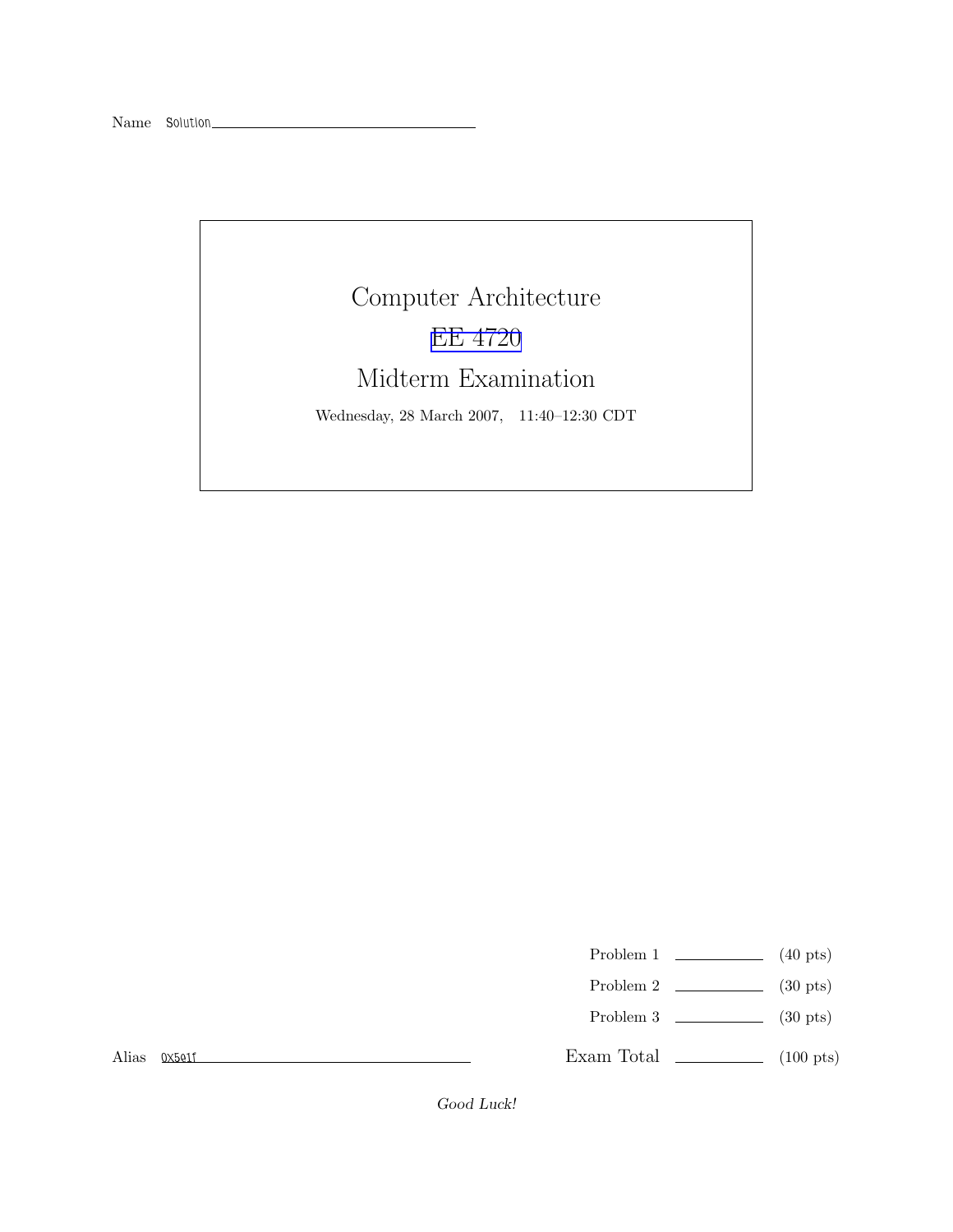Problem 1: In the MIPS implementation below some wires are labeled with cycle numbers and values that will then be present. For example,  $|c1:15|$  indicates that at cycle 1 the wire will hold a 15. Other wires are labeled just with cycle numbers, indicating that the wire is used at that cycle. If a value on any labeled wire is changed the code would execute incorrectly. Note that the last instruction and the address of two instructions have been provided. [40 pts]

 $\triangledown$  Finish a program consistent with these labels.

 $\sqrt{\phantom{a}}$  All register numbers and immediate values can be determined.

 $\overrightarrow{V}$  Be sure to fill the three blocks marked Fill In.



| # | # Solution Below                              |                |  |  |  |                   |  |                |  |  |
|---|-----------------------------------------------|----------------|--|--|--|-------------------|--|----------------|--|--|
|   | # Cycle                                       |                |  |  |  | 0 1 2 3 4 5 6 7 8 |  |                |  |  |
|   | 0x1000 xor r19, r15, r14 IF ID EX ME WB       |                |  |  |  |                   |  |                |  |  |
|   | $0x1004$ lhu r6, $0x5e1f(r19)$ IF ID EX ME WB |                |  |  |  |                   |  |                |  |  |
|   | $0x1008$ bne r19, r0, TARG                    | IF ID EX ME WB |  |  |  |                   |  |                |  |  |
|   | $0x100c$ or $r4$ , $r12$ , $r6$               |                |  |  |  | IF ID EX ME WB    |  |                |  |  |
|   | $0x1030$ sb $r17$ , $3(r4)$                   |                |  |  |  |                   |  | IF ID EX ME WB |  |  |
| # | Cvcle                                         |                |  |  |  | 1 2 3 4 5 6 7 8   |  |                |  |  |

Instruction at 0x1000: The  $\vert$  c1:15 and  $\vert$  c1:14 directly provide the two source registers and  $\vert$  c4:19 directly provides the destination register. Because it uses an rt register and writes back it must be a format R instruction, though it could be almost any arithmetic or logical format R instruction (such as add, sub, slt, or). Of these xor was chosen arbitrarily.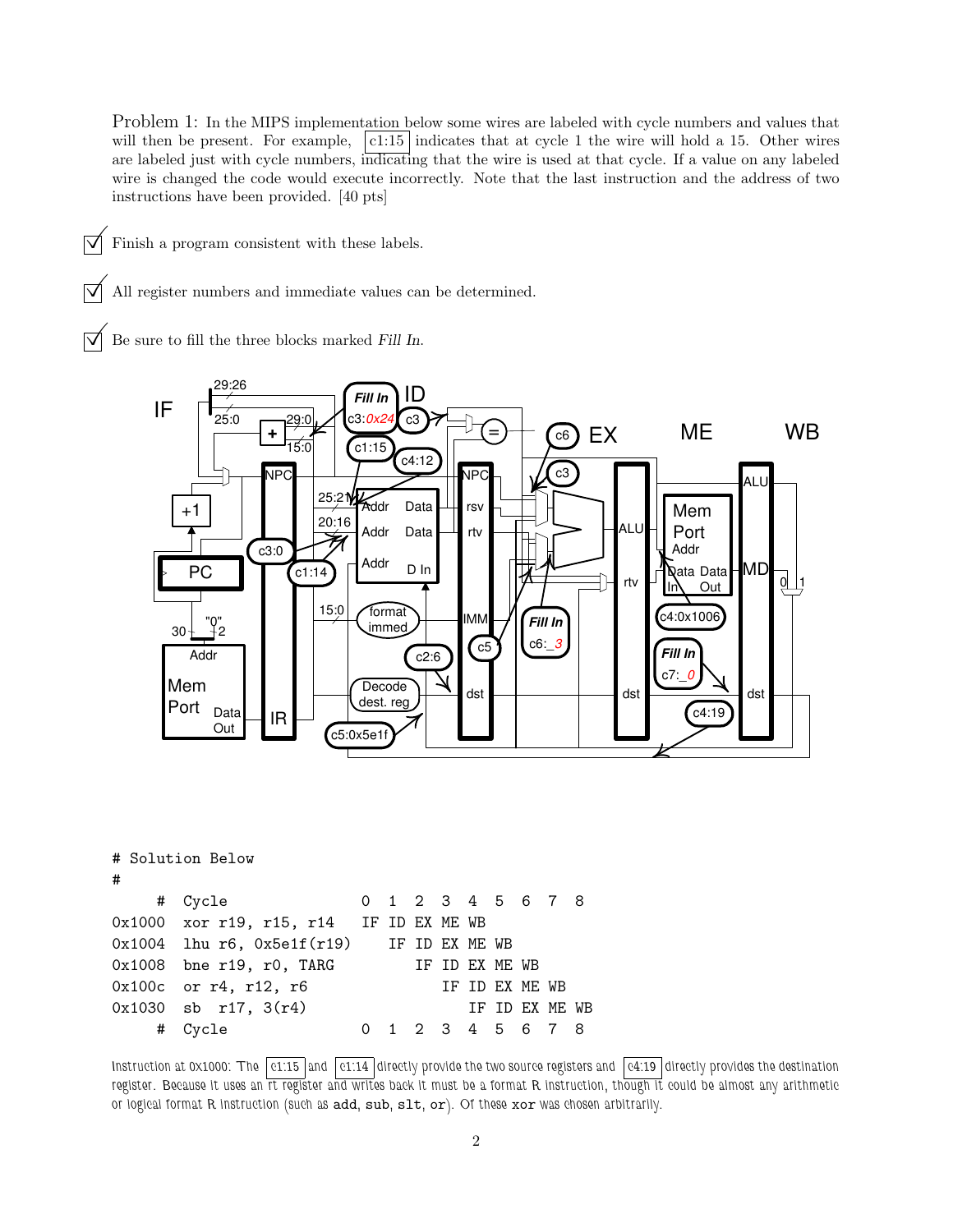Instruction at 0x1004: The destination register,  $r6$ , is determined directly by the  $|c2.6|$ . The  $|c3|$  in EX indicates that this instruction bypasses its rs register value from the previous instruction and so the rs register of this instruction must be the same as the destination of the previous instructions,  $r19$ . The  $|c4:0\times1006|$  indicates that this is a memory instruction of size either byte or half, and since it writes back it must be some kind of a load. The size of loaded value, c5:0x5elf , rules out a 1b or 1bh, so the instruction must be a 1h or a 1hu. Peculiarly, the address being loaded from is actually the two least significant bytes of the instruction itself and so the loaded value provides the instruction's immediate field value: 0x5elf. (Determining this instruction's immediate value was probably the subtlest part of this problem. )

Instruction at 0x1008: The ID-stage  $|c3|$  indicates that this is a branch, and that the rs register is  $r19$ . The  $\sqrt{c3:0}$  indicates an rt register of 0. The last instruction has address 0x1030 and so the branch must have been taken. Because the previous instruction loaded from address 0x1006 the value in register x19 could not have been zero, and so the branch must be bne. The value for the Fill In: c3: is the number of instructions to skip, the target address minus the delay slot address:  $0x1030 - 0x100c = 0x24$ or for those proud of their ten fingers, 36.

Instruction at 0x100c: The  $\vert$  c4:12 directly indicates the rs register. The bypass indicated by the EX-stage  $\vert$  c6 indicates that this instruction's destination register value is bypassed to the following one and so this instruction must write register  $r4$ . The  $|c5|$  in the EX stage indicates that this instruction reads an rt register, since it also writes a register it must be format R. As with the first instruction there is no way to tell which one it is, or is an arbitrary choice.

Instruction at 0x1030: This instruction itself is given, but there are the fill-in blocks in  $EX$  and  $ME$ . The  $|c6$ :  $|f||-iD|$  block points to the lower input of the ALU when this instruction is in EX. For stores (and also loads), the lower input is the immediate value, which in this case is 3. The  $\vert c7$ :  $\vert$  fill-in block points to the destination register number. This instruction is a store, since stores don't write registers the destination register number is 0. (Register  $r17$  specifies the value to write to memory.)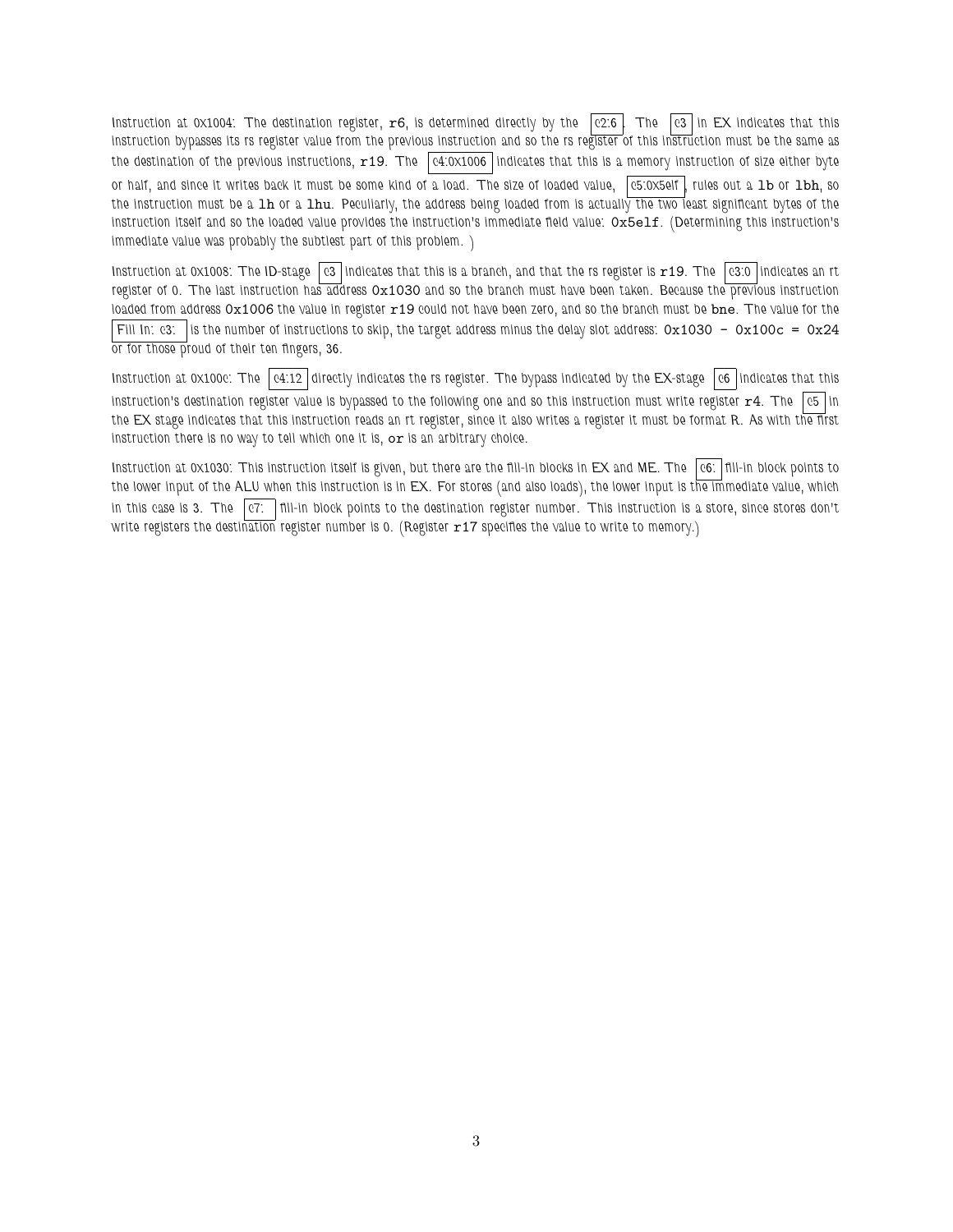Problem 2: Answer each question below.

(a) Show the encoding of the MIPS xor instruction below. In particular, show the name of each field in the encoded instruction, the fields' bit positions, and the fields' values. If you don't know the value of a field (there's one or two you're not expected to know) make up a value and label it "made up." Hint: It is not cheating to look at the diagram for Problem 1.

xor r5, r7, r10

©[10 pts] Encoding showing field names, bit positions, and values.

Fields shown below. Only the func field can have a value marked "made up." One was expected to know that for common format R instructions the opcode field value would be zero.

|              | opcode |       | rs |   |    |    |    |   | sa | 'unc |                       |
|--------------|--------|-------|----|---|----|----|----|---|----|------|-----------------------|
|              |        |       |    | - |    | τn |    | - |    |      | $\gamma_{\mathbf{v}}$ |
| Format R: 31 |        | 26 25 |    |   | 20 | 16 | 15 |   | 10 |      |                       |

(b) Unlike some other benchmark suites, in SPECcpu the tester compiles the benchmarks (rather than having SPEC provide the benchmarks already compiled). [10 pts]

© How does this difference make SPECcpu valuable to those in the area of computer architecture?

Those in the area of computer architecture are interested in the performance potential of new designs. Because they are usually testing products they would like to sell, it is in the testers' interests to get results reflecting the full potential of their systems so they will select compilers and other build tools appropriate for the new design and make the best use of these tools.

If SPEC were to provide compiled (built) benchmarks then they might be compiled for some average system, and so would not make full use of a new designs' special features. If a new design implemented a new ISA then SPEC binaries would not run at all, which of course would disappoint the computer architecture research community.

Why might this difference make SPECcpu less valuable to those looking for the fastest computer to run their favorite game?

SPEC shows the performance of a program compiled specially for a particular machine. Games are compiled for some typical machine. If you have a system with some uncommon special feature, the SPECcpu benchmarks might show performance when that feature is used, but games, intended for a broad audience, might not be compiled for that uncommon feature. So one might get lower performance on a game than would be led to expect by looking at similar SPECcpu benchmark numbers.

(c) A company is considering adding a BCD data type to their new ISA. An analysis of a suite of Cobol programs, widely used by their customers, shows that the ISA's BCD data type would be extensively used. [10 pts]

What more does the company need to know to make the decision?

The company needs to know how much faster a system would be with the new data type.

If the hardware didn't have the data type then BCD arithmetic would have to be done in software. That would be slower, but would only have a significant impact if a large amount of BCD arithmetic were performed.

Note that issues such as precision or the ability to represent decimal fractions in binary are irrelevant because BCD would be used whether or not the data type were present. If not present, numbers would still be represented in BCD but rather than using, say, a BCD add instruction they'd use a whole bunch of shift, and, and add instructions.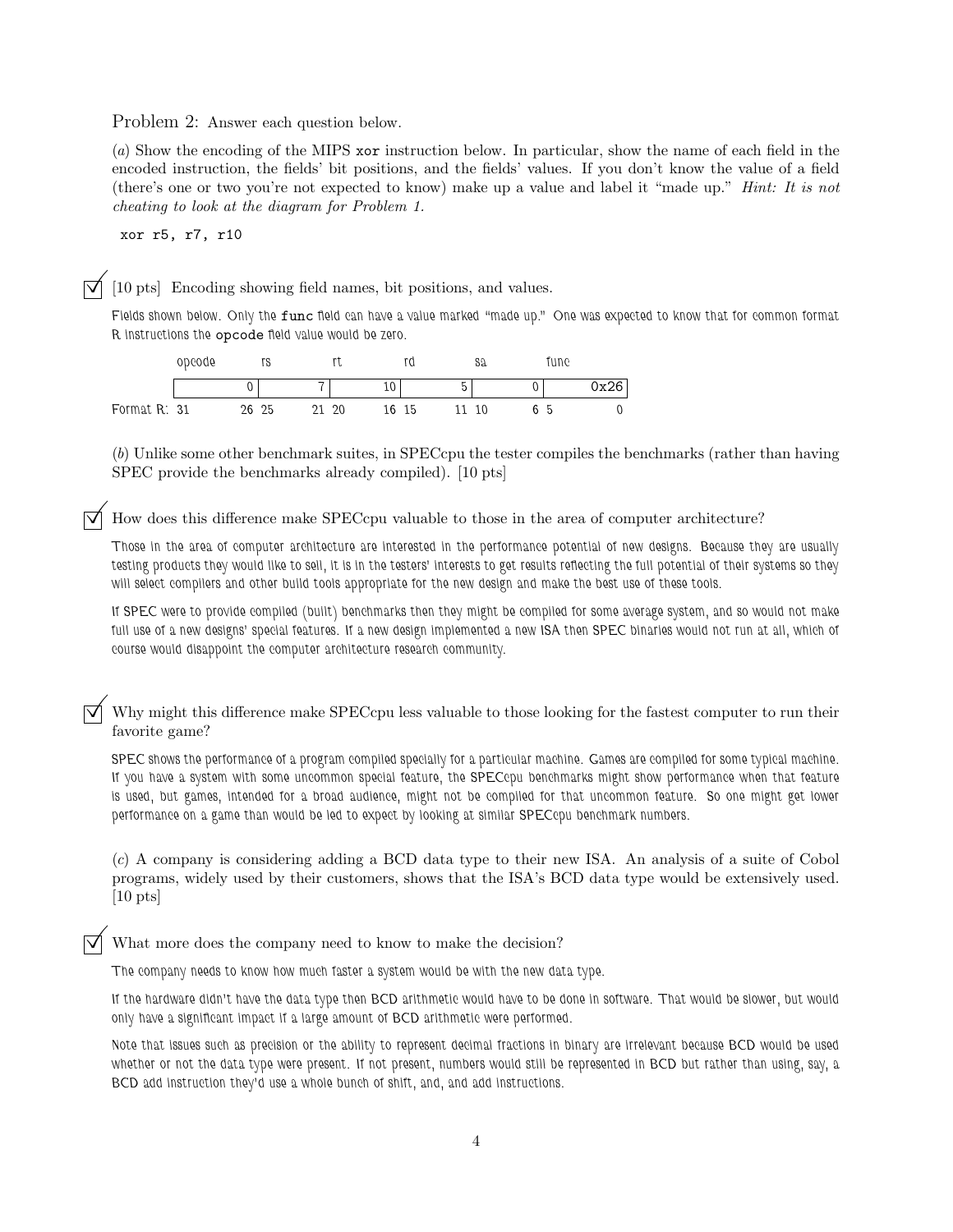Problem 3: Answer each question below.

(a) The MIPS code below loads a character from memory and places it in bit positions 15:8 of register r3. [10 pts]

lbu r1,  $0(r2)$  # Note: r2 can be any address. sll r1, r1, 8 and r3, r3, r4  $#$  r4 = 0xffff00ff or r3, r3, r1

 $\triangledown$  Explain how the operation performed by this code is similar to, and differs from, the operation performed by lwl and lwr (from Homework 1). Note: the phrase "the operation performed by this code" was not present on the original exam.

Similar: loaded value shifted and combined with existing contents. Difference: Can place any byte in a specific position.

 $\triangledown$  Suppose the operation performed by the code above is something that important benchmarks do often. Given that MIPS already has lwl and lwr is it worthwhile adding an instruction that performs the same operation as the code above? Explain, stating any necessary assumptions or made-up data.

The problem indicates that the operation performed by the code is important and done often. It should also be clear that a machine instruction could perform the operation faster since three of the four instructions it would replace just drop a value in a particular bit range.

Whether it is worthwhile to add this instruction then depends upon how much it would cost. The problem clearly states that lwl and lwr are already present. Since the hardware to implement these instructions can load something from memory and place it in parts of the destination register without changing the register's other contents, the additional hardware needed for the new instruction would be minimal. And for that reason it would be worthwhile.

Grading Note: Very few saw the point of this question.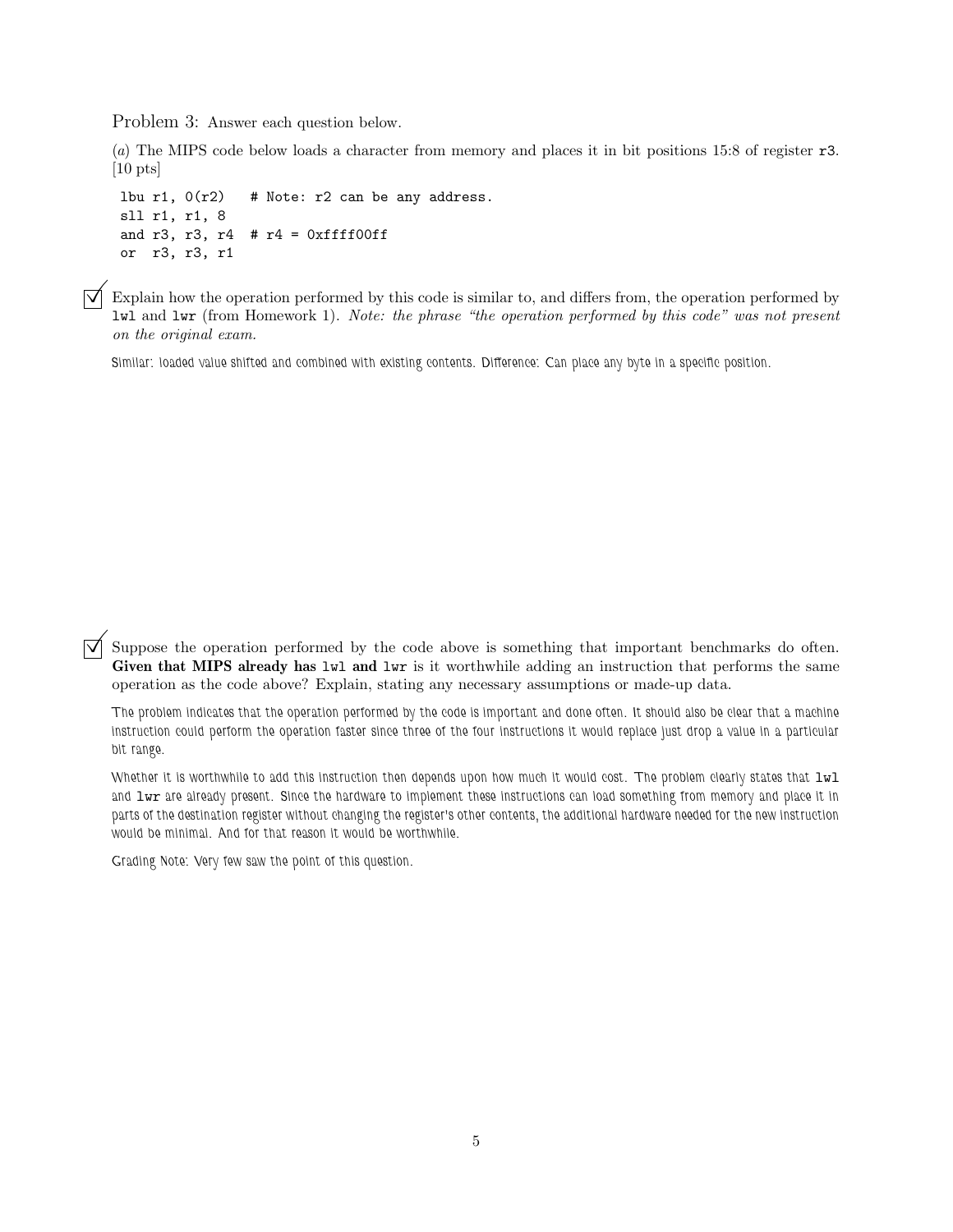(b) The first code fragment below, standard MIPS, uses a slt to perform a comparison for a branch. The second uses a proposed MIPS branch instruction that does the comparison itself and as a result the target is fetched one cycle sooner. The first execution is on sImp, an implementation of standard MIPS, the second execution is on bImp, an implementation of the proposed MIPS; bImp includes blt but is otherwise identical to sImp. [10 pts]

```
# Standard MIPS Cyc: 0 1 2 3 4 5 6 7
slt r1, r2, r3 IF ID EX ME WB
bne r1, r0, TARG IF ID EX ME WB
nop IF ID EX ME WB
TARG: xor r4, r5, r6 IF ID EX ME WB
# Proposed MIPS Cyc: 0 1 2 3 4 5 6 7
blt r2, r3, TARG IF ID EX ME WB
nop IF ID EX ME WB
TARG: xor r4, r5, r6 IF ID EX ME WB
```
Why might the clock frequency of bImp be lower than sImp?

The hardware needs to know whether the branch is taken by the end of its ID stage. In sImp the comparison used for the branch starts at the beginning of the branch's ID stage (when slt is in EX). In bImp the comparison is also done when the branch is in ID, but it starts only after the registers are retrieved from the register file so there is less time to do so. If comparison takes long enough then bImp's clock frequency would be forced to be lower.

How does knowing the percentage of branches in a program help determine if bImp can run the program faster than sImp (when compiled for the respective implementation)?

With bImp there would be fewer instructions, and if the clock frequency were identical it would run faster. But if bImp had a lower clock frequency then the only way for it to be faster than sImp would be bImp programs to be small enough to overcome the clock frequency disadvantage. The reduction in the number of instructions is based on the number of slt / branch pairs, so knowing that can help one estimate performance.